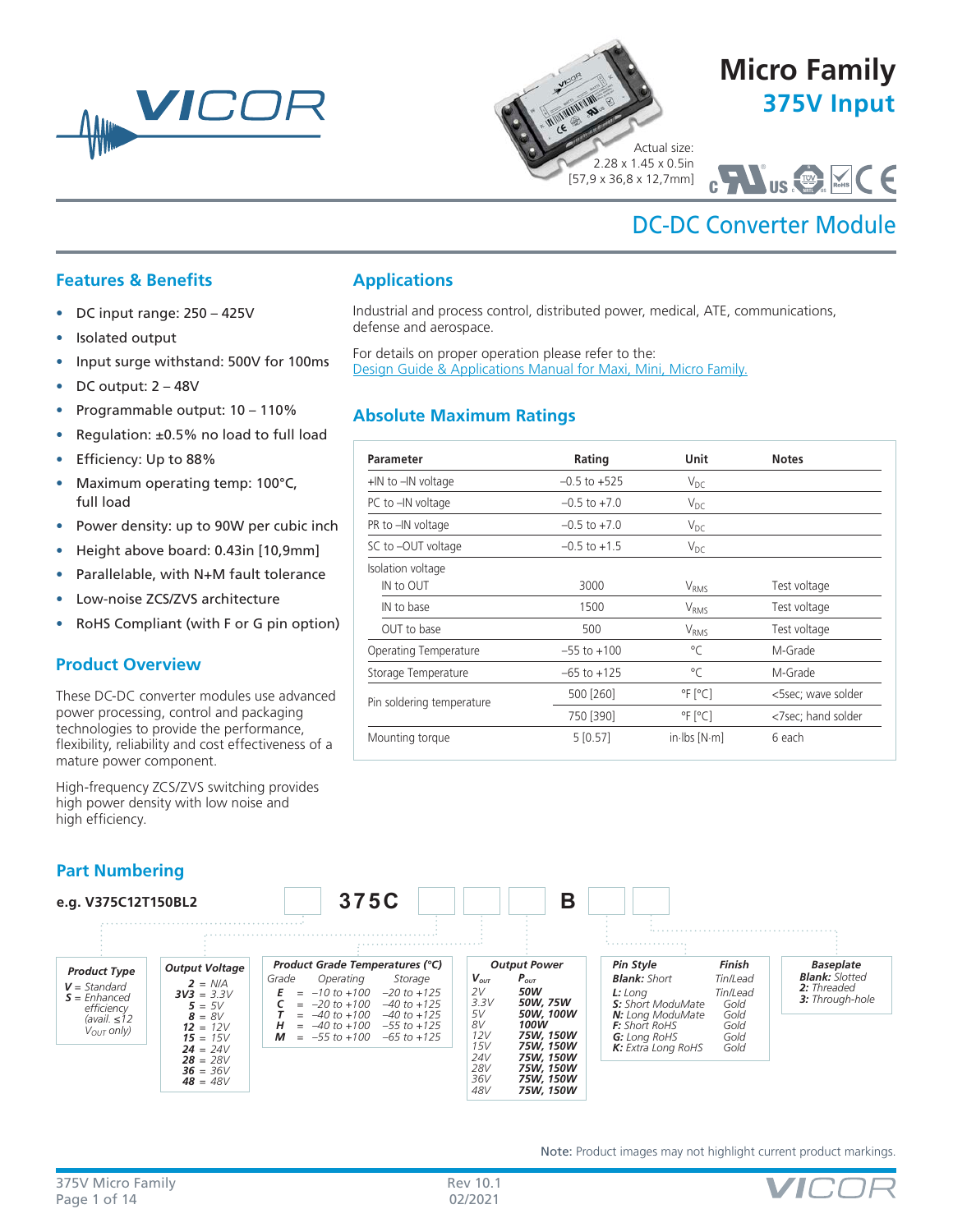# **Module Family Electrical Characteristics**

Electrical characteristics apply over the full operating range of input voltage, output load (resistive) and baseplate temperature, unless otherwise specified. All temperatures refer to the operating temperature at the center of the baseplate.

#### **Module Input Specifications**

| Parameter               | Min   | Typ<br>. | Max   | Unit | <b>Notes</b>      |  |
|-------------------------|-------|----------|-------|------|-------------------|--|
| Operating input voltage | 250   | 375      | 425   |      |                   |  |
| Input surge withstand   |       |          | 500   |      | $< 100 \text{ms}$ |  |
| Undervoltage turn-on    |       | 242.5    | 247.5 | Vnr  |                   |  |
| Undervoltage turn-off   | 2047  | 212.2    |       |      |                   |  |
| Overvoltage turn-off/on | 479 Z |          |       |      |                   |  |
| Disabled input current  |       |          |       | mΑ   | PC pin low        |  |

## **Module Output Specifications**

| Parameter                               | Min | Typ    | Max             | <b>Unit</b>   | <b>Notes</b>                                                                                                                      |
|-----------------------------------------|-----|--------|-----------------|---------------|-----------------------------------------------------------------------------------------------------------------------------------|
| Output voltage set point                |     |        | ±1              | $\frac{0}{0}$ | Of nominal output voltage. Nominal input; full load; 25°C                                                                         |
| Line regulation                         |     | ±0.02  | $\pm 0.20$      | $\frac{0}{0}$ | Low line to high line; full load                                                                                                  |
| Temperature regulation                  |     | ±0.002 | ±0.005          | %/ $°C$       | Over operating temperature range                                                                                                  |
| Power sharing accuracy                  |     | ±2     | ±5              | $\frac{0}{0}$ | $10 - 100\%$ of full load                                                                                                         |
| Programming range                       | 10  |        | 110             | $\frac{0}{0}$ | Of nominal output voltage. For trimming below 90%<br>of nominal, a minimum load of 10% of maximum<br>rated power may be required. |
| +OUT to -OUT - Absolute Maximum Ratings |     |        |                 |               |                                                                                                                                   |
| 2V                                      |     |        | $-0.5$ to 3.1   | $V_{DC}$      | <b>Externally Applied</b>                                                                                                         |
| 3.3V                                    |     |        | $-0.5$ to 4.7   | $V_{DC}$      | <b>Externally Applied</b>                                                                                                         |
| 5V                                      |     |        | $-0.5$ to $7.0$ | $V_{DC}$      | <b>Externally Applied</b>                                                                                                         |
| 8V                                      |     |        | $-0.5$ to 10.9  | $V_{DC}$      | <b>Externally Applied</b>                                                                                                         |
| 12V                                     |     |        | $-0.5$ to 16.1  | $V_{DC}$      | <b>Externally Applied</b>                                                                                                         |
| 15V                                     |     |        | $-0.5$ to 20.0  | $V_{DC}$      | <b>Externally Applied</b>                                                                                                         |
| 24V                                     |     |        | $-0.5$ to 31.7  | $V_{DC}$      | <b>Externally Applied</b>                                                                                                         |
| <b>28V</b>                              |     |        | $-0.5$ to 36.9  | $V_{DC}$      | <b>Externally Applied</b>                                                                                                         |
| 36V                                     |     |        | $-0.5$ to 47.1  | $V_{DC}$      | <b>Externally Applied</b>                                                                                                         |
| 48V                                     |     |        | $-0.5$ to 62.9  | $V_{DC}$      | <b>Externally Applied</b>                                                                                                         |

Note: The permissible load current must never be exceeded during normal, abnormal or test conditions. For additional output related application information, please refer to output connections on page 9.

#### **Thermal Resistance and Capacity**

| ameter                                     | Min | Tvo  | Max | Unit        |  |
|--------------------------------------------|-----|------|-----|-------------|--|
| Baseplate to sink; flat, greased surface   |     | 724  |     | °CMVatt     |  |
| Baseplate to sink; thermal pad (P/N 20265) |     |      |     | °CMVatt     |  |
| Baseplate to ambient                       |     | 10 9 |     | °CMVatt     |  |
| Baseplate to ambient; 1000LFM              |     |      |     | °CMVatt     |  |
| Thermal capacity                           |     |      |     | Watt-sec/°C |  |

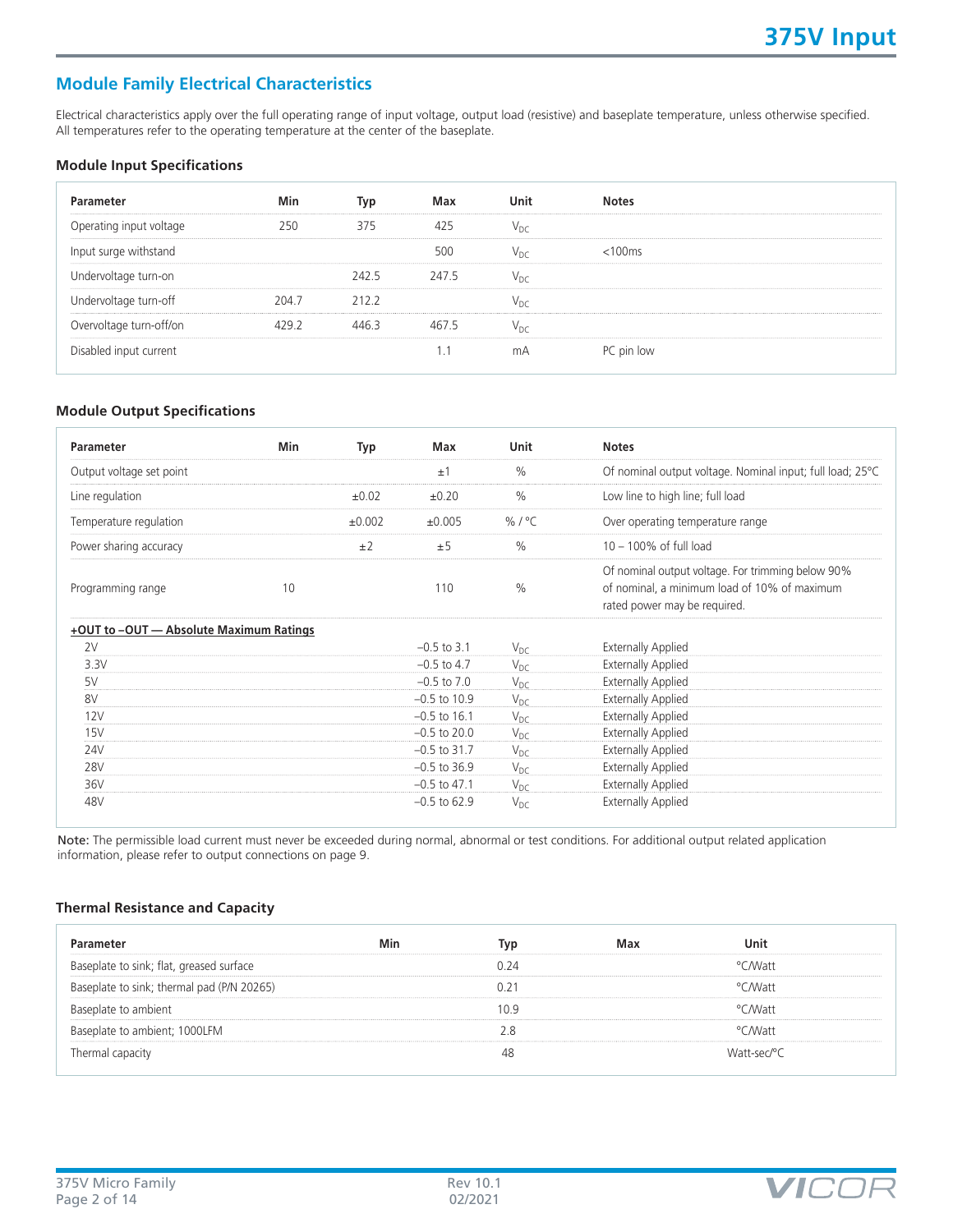# **Module Family Electrical Characteristics (Cont.)**

# **Module Control Specifications**

| Parameter                                          | Min         | Typ         | Max            | Unit           | <b>Notes</b>                                       |
|----------------------------------------------------|-------------|-------------|----------------|----------------|----------------------------------------------------|
| Primary Side (PC = Primary Control; PR = Parallel) |             |             |                |                |                                                    |
| PC bias voltage<br>current limit                   | 5.50<br>1.5 | 5.75<br>2.1 | 6.00<br>3.0    | $V_{DC}$<br>mA | $PC$ current = 1 0mA<br>PC voltage $= 5.5V$        |
| PC module disable                                  | 2.3         | 2.6         | 2.9            | $V_{DC}$       | Switch must be able to sink ≥4mA. See Figure 2     |
| PC module enable delay                             |             | 4           | $\overline{7}$ | ms             |                                                    |
| PC module alarm                                    |             |             | 0.5            | Vavq           | UV, OV, OT, module fault. See Figures 3 and 5      |
| PC resistance                                      | 0.9         | 1.0         | 1.1            | $M\Omega$      | See Figure 3, converter off or fault mode          |
| PR emitter amplitude                               | 5.7         | 5.9         | 6.1            | Volts          | PR load $>30\Omega$ , $<$ 30pF                     |
| PR emitter current                                 | 150         |             |                | mA             |                                                    |
| PR receiver impedance                              | 375         | 500         | 625            | $\Omega$       | $25^{\circ}$ C                                     |
| PR receiver threshold                              | 2.4         | 2.5         | 2.6            | Volts          | Minimum pulse width: 20ns                          |
| PR drive capability                                |             |             | 12             | modules        | Without PR buffer amplifier                        |
| Secondary Side (SC = Secondary Control)            |             |             |                |                |                                                    |
| SC bandgap voltage                                 | 1.21        | 1.23        | 1.25           | $V_{DC}$       | Referenced to -Sense                               |
| SC resistance                                      | 990         | 1000        | 1010           | $\Omega$       |                                                    |
| SC capacitance                                     |             | 0.033       |                | μF             |                                                    |
| SC module alarm                                    |             | $\theta$    |                | $V_{DC}$       | With open trim; referenced to -Sense. See Figure 7 |

# **Module General Specifications**

| Parameter                             | Min                      | Typ               | Max           | Unit                   | <b>Notes</b>                                                                                     |
|---------------------------------------|--------------------------|-------------------|---------------|------------------------|--------------------------------------------------------------------------------------------------|
| Isolation test voltage (IN to OUT)*   | 3000                     |                   |               | <b>V<sub>RMS</sub></b> | Complies with reinforced insulation requirements                                                 |
| Isolation test voltage (IN to base)*  | 1500                     |                   |               | V <sub>RMS</sub>       | Complies with basic insulation requirements                                                      |
| Isolation test voltage (OUT to base)* | 500                      |                   |               | V <sub>RMS</sub>       | Complies with operational insulation requirements                                                |
| Isolation resistance                  |                          | 10                |               | MΩ                     | IN to OUT, IN to baseplate, OUT to baseplate                                                     |
| Weight (E, C, T grade)                | 1.9<br>[52.8]            | 2.1<br>[59.3]     | 2.3<br>[65.8] | ounces<br>[grams]      |                                                                                                  |
| Weight (H, M grade)                   | 2 <sub>1</sub><br>[58.7] | 2.3<br>[65.2]     | 2.5<br>[71.7] | ounces<br>[grams]      |                                                                                                  |
| Temperature limiting                  | 100                      | 115               |               | °C                     | See Figures 3 and 5. Do not operate coverter >100°C.                                             |
| Agency approvals                      |                          | cURus, cTÜVus, CE |               |                        | UL60950-1, EN60950-1, CSA60950-1, IEC60950-1.<br>With appropriate fuse in series with the +Input |

\* Isolation test voltage, 1 minute or less.

Note: Specifications are subject to change without notice.

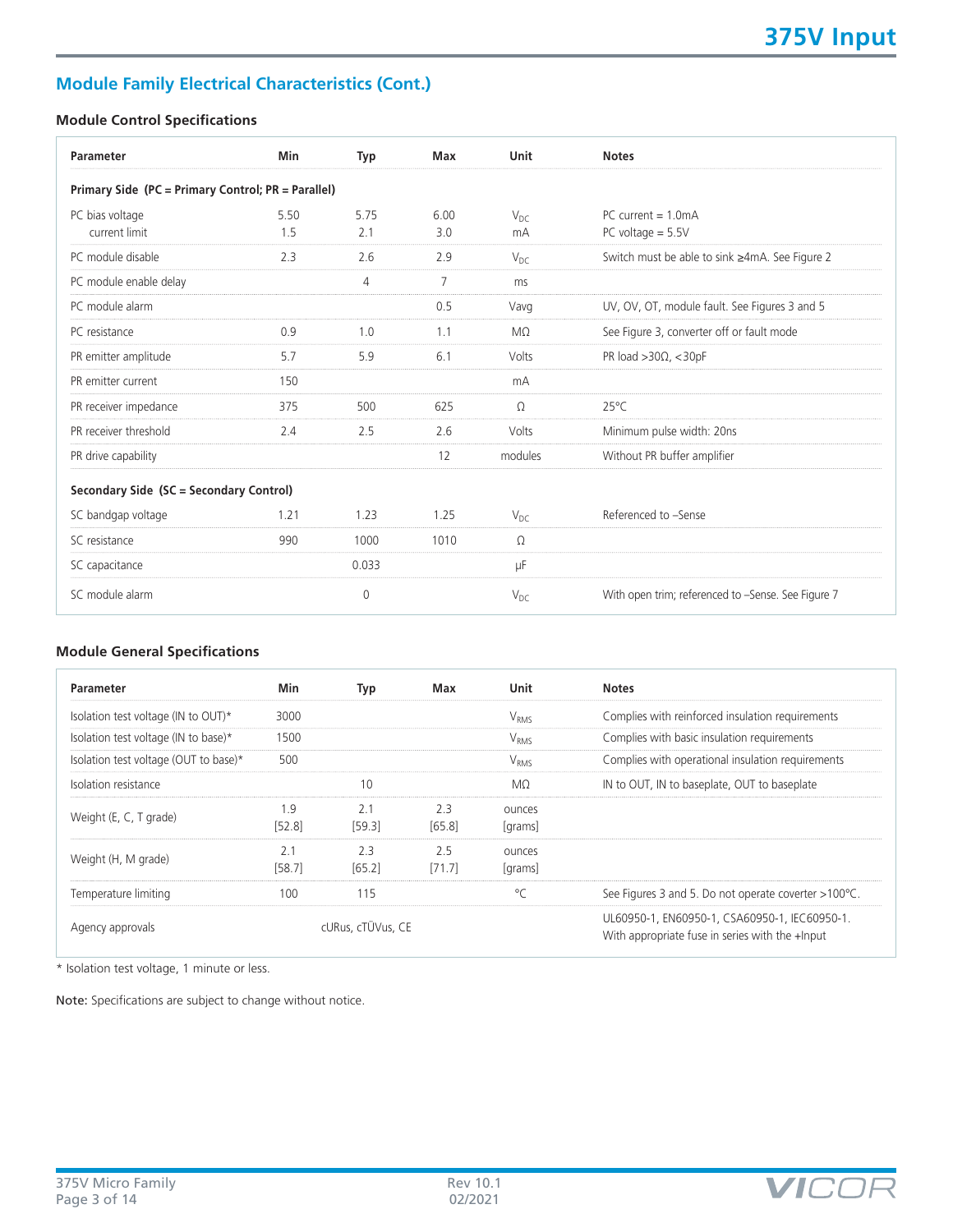**VICO** 

## **Module-Specific Operating Specifications**

# 2V<sub>OUT</sub>, 50W (e.g. S375C2C50BL, V375C2C50BL)

| Parameter                         | Min  | Typ   | Max  | <b>Unit</b>  | <b>Notes</b>                                              |
|-----------------------------------|------|-------|------|--------------|-----------------------------------------------------------|
| Efficiency                        |      |       |      |              |                                                           |
| S375C2C50BL (enhanced efficiency) | 78.0 | 81.0  |      | $\%$         | Nominal input; 75% load; 25°C                             |
| V375C2C50BL (standard efficiency) | 72   | 73.9  |      |              |                                                           |
| Ripple and noise                  |      | 80    | 100  | mV           | P-P; Nominal input; full load; 20MHz bandwidth            |
| Output OVP set point              | 2.7  | 2.8   | 2.9  | Volts        | 25°C; recycle input voltage or PC to restart (>100ms off) |
| Dissipation, standby              |      | 2.5   | 3.5  | <b>Watts</b> | No load                                                   |
| Load regulation                   |      | ±0.02 | ±0.2 | $\%$         | No load to full load; nominal input                       |
| Load current                      | 0    |       | 25   | Amps         |                                                           |
| Current limit                     | 25.5 | 28.8  | 33.8 | Amps         | Output voltage 95% of nominal                             |
| Short circuit current             | 17.5 | 28.8  | 33.8 | Amps         | Output voltage <250mV                                     |

## 3.3V<sub>OUT</sub>, 75W (e.g. S375C3V3C75BL, V375C3V3C75BL)

| Parameter                           | Min  | Typ   | Max  | Unit  | <b>Notes</b>                                              |
|-------------------------------------|------|-------|------|-------|-----------------------------------------------------------|
| Efficiency                          |      |       |      |       |                                                           |
| S375C3V3C75BL (enhanced efficiency) | 82.0 | 85.0  |      | $\%$  | Nominal input; 75% load; 25°C                             |
| V375C3V3C75BL (standard efficiency) | 79.0 | 80.5  |      |       |                                                           |
| Ripple and noise                    |      | 94    | 118  | mV    | P-P; Nominal input; full load; 20MHz bandwidth            |
| Output OVP set point                | 4.14 | 4.3   | 4.46 | Volts | 25°C; recycle input voltage or PC to restart (>100ms off) |
| Dissipation, standby                |      | 3.9   | 5.9  | Watts | No load                                                   |
| Load regulation                     |      | ±0.02 | ±0.4 | $\%$  | No load to full load; nominal input                       |
| Load current                        | U    |       | 22.7 | Amps  |                                                           |
| Current limit                       | 23.1 | 24.6  | 30.6 | Amps  | Output voltage 95% of nominal                             |
| Short circuit current               | 15.8 | 24.6  | 30.6 | Amps  | Output voltage <250mV                                     |

# 3.3V<sub>OUT</sub>, 50W (e.g. S375C3V3C50BL, V375C3V3C50BL)

| Parameter                           | Min  | Typ   | Max   | Unit  | <b>Notes</b>                                              |
|-------------------------------------|------|-------|-------|-------|-----------------------------------------------------------|
| Efficiency                          |      |       |       |       |                                                           |
| S375C3V3C50BL (enhanced efficiency) | 80.0 | 83.0  |       | $\%$  | Nominal input; 75% load; 25°C                             |
| V375C3V3C50BL (standard efficiency) | 75.7 | 77    |       |       |                                                           |
| Ripple and noise                    |      | 140   | 175   | mV    | P-P; Nominal input; full load; 20MHz bandwidth            |
| Output OVP set point                | 4.14 | 4.3   | 4.46  | Volts | 25°C; recycle input voltage or PC to restart (>100ms off) |
| Dissipation, standby                |      | 3.4   | 4     | Watts | No load                                                   |
| Load regulation                     |      | ±0.02 | ±0.2  | $\%$  | No load to full load; nominal input                       |
| Load current                        |      |       | 15.15 | Amps  |                                                           |
| Current limit                       | 15.5 | 17.5  | 20.6  | Amps  | Output voltage 95% of nominal                             |
| Short circuit current               | 10.6 | 17.5  | 20.6  | Amps  | Output voltage <250mV                                     |

# 5V<sub>OUT</sub>, 100W (e.g. S375C5C100BL, V375C5C100BL)

| Parameter                          | Min  | Typ   | Max       | <b>Unit</b> | <b>Notes</b>                                              |
|------------------------------------|------|-------|-----------|-------------|-----------------------------------------------------------|
| Efficiency                         |      |       |           |             |                                                           |
| S375C5C100BL (enhanced efficiency) | 81.3 | 82.3  |           | $\%$        | Nominal input; 75% load; 25°C                             |
| V375C5C100BL (standard efficiency) | 80   | 81.8  |           |             |                                                           |
| Ripple and noise                   |      | 120   | 150       | mV          | P-P; Nominal input; full load; 20MHz bandwidth            |
| Output OVP set point               | 6.03 | 6.25  | 6.47      | Volts       | 25°C; recycle input voltage or PC to restart (>100ms off) |
| Dissipation, standby               |      | 3.1   | 5.5       | Watts       | No load                                                   |
| Load regulation                    |      | ±0.02 | $\pm 0.2$ | $\%$        | No load to full load; nominal input                       |
| Load current                       | 0    |       | 20        | Amps        |                                                           |
| Current limit                      | 20.4 | 23    | 26        | Amps        | Output voltage 95% of nominal                             |
| Short circuit current              | 14   | 23    | 26        | Amps        | Output voltage <250mV                                     |

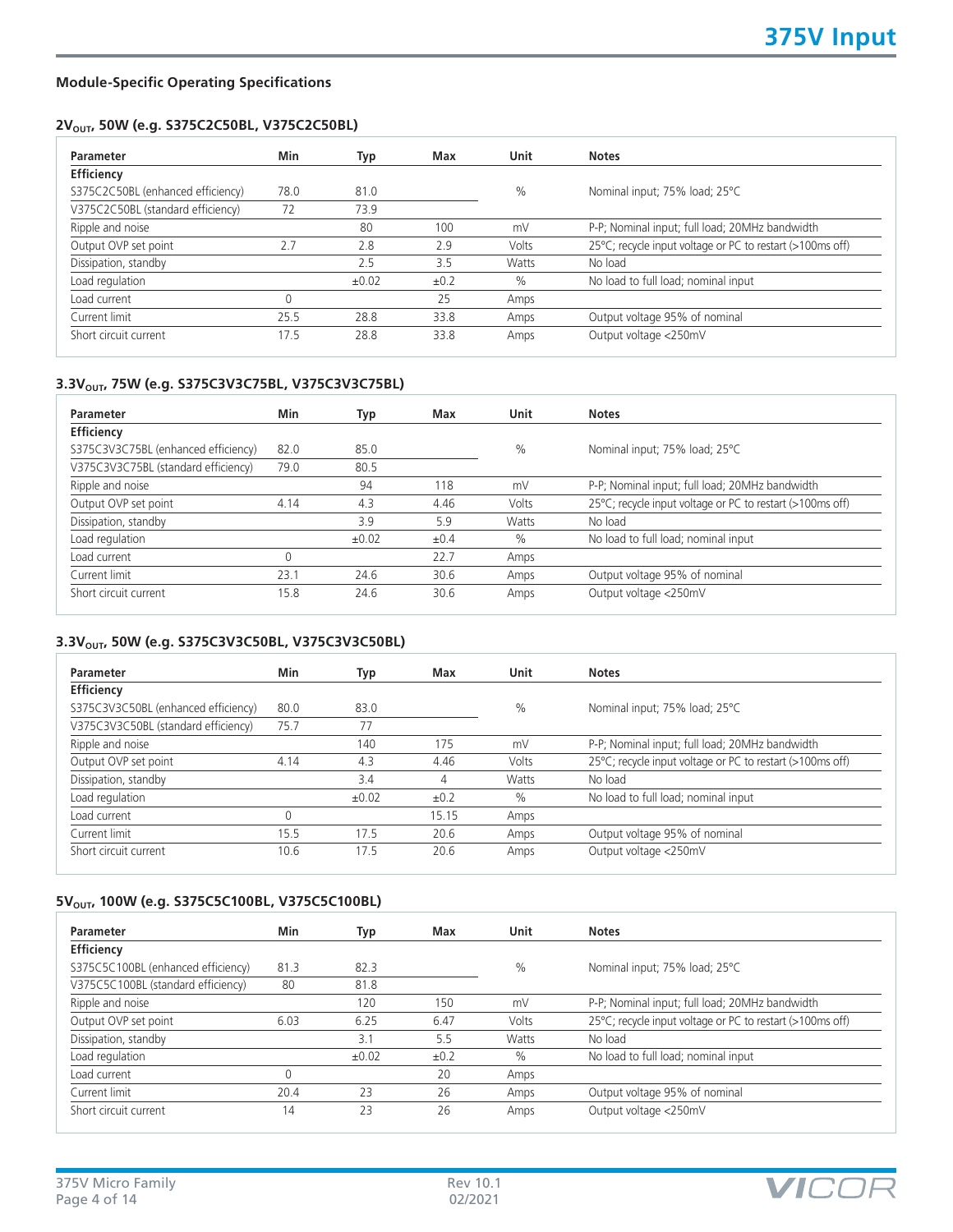**VICO** 

## **Module-Specific Operating Specifications (Cont.)**

## 5V<sub>OUT</sub>, 50W (e.g. S375C5C50BL, V375C5C50BL)

| Parameter                         | Min  | Typ   | Max       | <b>Unit</b> | <b>Notes</b>                                              |
|-----------------------------------|------|-------|-----------|-------------|-----------------------------------------------------------|
| Efficiency                        |      |       |           |             |                                                           |
| S375C5C50BL (enhanced efficiency) | 83.5 | 85.0  |           | $\%$        | Nominal input; 75% load; 25°C                             |
| V375C5C50BL (standard efficiency) | 79.5 | 80.9  |           |             |                                                           |
| Ripple and noise                  |      | 120   | 150       | mV          | P-P; Nominal input; full load; 20MHz bandwidth            |
| Output OVP set point              | 6.03 | 6.25  | 6.47      | Volts       | 25°C; recycle input voltage or PC to restart (>100ms off) |
| Dissipation, standby              |      | 2.7   | 3.4       | Watts       | No load                                                   |
| Load regulation                   |      | ±0.02 | $\pm 0.2$ | $\%$        | No load to full load; nominal input                       |
| Load current                      | 0    |       | 10        | Amps        |                                                           |
| Current limit                     | 10.2 | 11.5  | 13.5      | Amps        | Output voltage 95% of nominal                             |
| Short circuit current             |      | 11.5  | 13.5      | Amps        | Output voltage <250mV                                     |

# 8V<sub>OUT</sub>, 100W (e.g. S375C8C100BL, V375C8C100BL)

| Parameter                          | Min  | Typ   | Max  | Unit          | <b>Notes</b>                                              |
|------------------------------------|------|-------|------|---------------|-----------------------------------------------------------|
| Efficiency                         |      |       |      |               |                                                           |
| S375C8C100BL (enhanced efficiency) | 84.0 | 87.0  |      | $\frac{0}{0}$ | Nominal input; 75% load; 25°C                             |
| V375C8C100BL (standard efficiency) | 82.5 | 83.7  |      |               |                                                           |
| Ripple and noise                   |      | 180   | 225  | mV            | P-P; Nominal input; full load; 20MHz bandwidth            |
| Output OVP set point               | 9.36 | 9.7   | 10.1 | Volts         | 25°C; recycle input voltage or PC to restart (>100ms off) |
| Dissipation, standby               |      | 3.6   | 4.2  | Watts         | No load                                                   |
| Load regulation                    |      | ±0.02 | ±0.2 | $\%$          | No load to full load; nominal input                       |
| Load current                       | 0    |       | 12.5 | Amps          |                                                           |
| Current limit                      | 12.7 | 14.4  | 16.9 | Amps          | Output voltage 95% of nominal                             |
| Short circuit current              | 8.75 | 14.4  | 16.9 | Amps          | Output voltage <250mV                                     |

# 12V<sub>OUT</sub>, 150W (e.g. S375C12C150BL, V375C12C150BL)

| Parameter                           | Min  | Typ        | Max       | Unit          | <b>Notes</b>                                              |
|-------------------------------------|------|------------|-----------|---------------|-----------------------------------------------------------|
| Efficiency                          |      |            |           |               |                                                           |
| S375C12C150BL (enhanced efficiency) | 85.0 | 86.0       |           | $\frac{0}{0}$ | Nominal input; 75% load; 25°C                             |
| V375C12C150BL (standard efficiency) | 85.0 | 86.0       |           |               |                                                           |
| Ripple and noise                    |      | 220        | 275       | mV            | P-P; Nominal input; full load; 20MHz bandwidth            |
| Output OVP set point                | 13.7 | 14.3       | 14.9      | Volts         | 25°C; recycle input voltage or PC to restart (>100ms off) |
| Dissipation, standby                |      | 5.4        | 7.4       | Watts         | No load                                                   |
| Load regulation                     |      | $\pm 0.02$ | $\pm 0.2$ | $\%$          | No load to full load; nominal input                       |
| Load current                        | 0    |            | 12.5      | Amps          |                                                           |
| Current limit                       | 12.7 | 14.4       | 16.9      | Amps          | Output voltage 95% of nominal                             |
| Short circuit current               | 8.75 | 14.4       | 17.5      | Amps          | Output voltage <250mV                                     |

# 12V<sub>OUT</sub>, 75W (e.g. S375C12C75BL, V375C12C75BL)

| Parameter                          | Min  | Typ        | Max       | Unit         | <b>Notes</b>                                              |
|------------------------------------|------|------------|-----------|--------------|-----------------------------------------------------------|
| Efficiency                         |      |            |           |              |                                                           |
| S375C12C75BL (enhanced efficiency) | 85.0 | 88.0       |           | $\%$         | Nominal input; 75% load; 25°C                             |
| V375C12C75BL (standard efficiency) | 84.0 | 85.5       |           |              |                                                           |
| Ripple and noise                   |      | 100        | 125       | mV           | P-P; Nominal input; full load; 20MHz bandwidth            |
| Output OVP set point               | 13.7 | 14.3       | 14.9      | Volts        | 25°C; recycle input voltage or PC to restart (>100ms off) |
| Dissipation, standby               |      | 3.5        | 4         | <b>Watts</b> | No load                                                   |
| Load regulation                    |      | $\pm 0.02$ | $\pm 0.2$ | $\%$         | No load to full load; nominal input                       |
| Load current                       | 0    |            | 6.25      | Amps         |                                                           |
| Current limit                      | 6.37 | 7.19       | 8.44      | Amps         | Output voltage 95% of nominal                             |
| Short circuit current              | 4.37 | 7.19       | 8.44      | Amps         | Output voltage <250mV                                     |

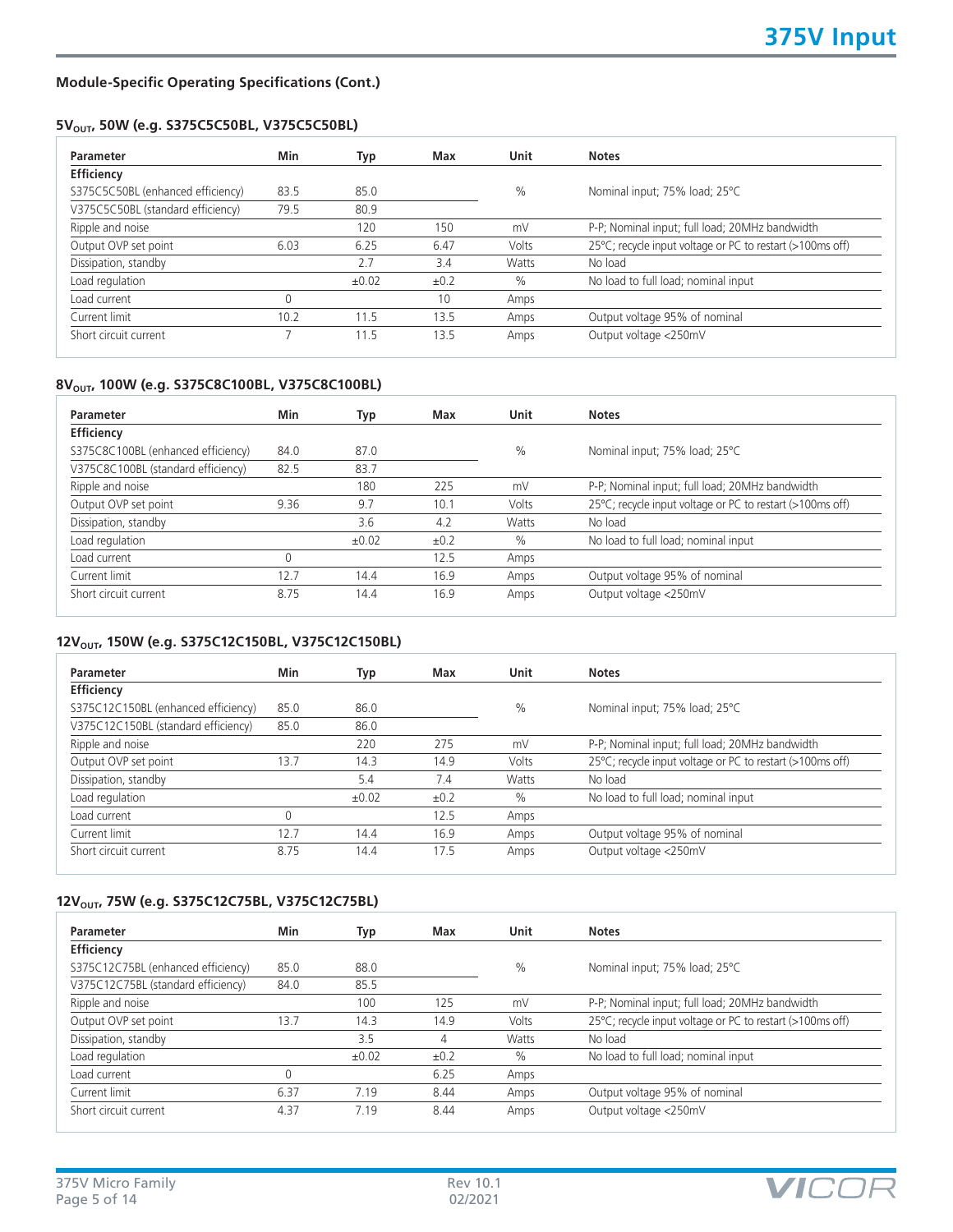# **Module-Specific Operating Specifications (Cont.)**

# 15V<sub>OUT</sub>, 150W (e.g. V375C15C150BL)

| Min  | Typ        | Max  | Unit  | <b>Notes</b>                                              |
|------|------------|------|-------|-----------------------------------------------------------|
| 85.5 | 86.8       |      | $\%$  | Nominal input; 75% load; 25°C                             |
|      | 224        | 280  | mV    | P-P; Nominal input; full load; 20MHz bandwidth            |
| 17.1 | 17.8       | 18.5 | Volts | 25°C; recycle input voltage or PC to restart (>100ms off) |
|      |            | 7.5  | Watts | No load                                                   |
|      | $\pm 0.02$ | ±0.2 | $\%$  | No load to full load; nominal input                       |
|      |            | 10   | Amps  |                                                           |
| 10.2 | 11.5       | 13.5 | Amps  | Output voltage 95% of nominal                             |
|      | 11.5       | 13.5 | Amps  | Output voltage <250mV                                     |
|      |            |      |       |                                                           |

# 15V<sub>OUT</sub>, 75W (e.g. V375C15C75BL)

| Parameter             | Min  | Typ        | Max       | Unit  | <b>Notes</b>                                              |
|-----------------------|------|------------|-----------|-------|-----------------------------------------------------------|
| Efficiency            | 85.0 | 86.5       |           | $\%$  | Nominal input; 75% load; 25°C                             |
| Ripple and noise      |      | 100        | 125       | mV    | P-P; Nominal input; full load; 20MHz bandwidth            |
| Output OVP set point  | 17.1 | 17.8       | 18.5      | Volts | 25°C; recycle input voltage or PC to restart (>100ms off) |
| Dissipation, standby  |      | 3.4        | 4         | Watts | No load                                                   |
| Load regulation       |      | $\pm 0.02$ | $\pm 0.2$ | $\%$  | No load to full load; nominal input                       |
| Load current          |      |            |           | Amps  |                                                           |
| Current limit         | 5.1  | 5.75       | 6.75      | Amps  | Output voltage 95% of nominal                             |
| Short circuit current | 3.5  | 5.75       | 6.75      | Amps  | Output voltage <250mV                                     |

# 24V<sub>OUT</sub>, 150W (e.g. V375C24C150BL)

| Min  | Typ   | Max  | Unit  | <b>Notes</b>                                              |
|------|-------|------|-------|-----------------------------------------------------------|
| 85.0 | 86.0  |      | $\%$  | Nominal input; 75% load; 25°C                             |
|      | 135   | 169  | mV    | P-P; Nominal input; full load; 20MHz bandwidth            |
| 27.1 | 28.1  | 29.1 | Volts | 25°C; recycle input voltage or PC to restart (>100ms off) |
|      | 5.4   | 8.1  | Watts | No load                                                   |
|      | ±0.02 | ±0.2 | $\%$  | No load to full load; nominal input                       |
|      |       | 6.25 | Amps  |                                                           |
| 6.37 | 7.19  | 8.13 | Amps  | Output voltage 95% of nominal                             |
| 4.37 | 7.19  | 8.13 | Amps  | Output voltage <250mV                                     |
|      |       |      |       |                                                           |

# **24V<sub>OUT</sub>, 75W (e.g. V375C24C75BL)**

| Min  | Typ        | Max  | Unit  | <b>Notes</b>                                              |
|------|------------|------|-------|-----------------------------------------------------------|
| 84.0 | 85.1       |      | $\%$  | Nominal input; 75% load; 25°C                             |
|      | 120        | 150  | mV    | P-P; Nominal input; full load; 20MHz bandwidth            |
| 27.1 | 28.1       | 29.1 | Volts | 25°C; recycle input voltage or PC to restart (>100ms off) |
|      | 2.2        |      | Watts | No load                                                   |
|      | $\pm 0.02$ | ±0.2 | $\%$  | No load to full load; nominal input                       |
| 0    |            | 3.13 | Amps  |                                                           |
| 3.19 | 3.6        | 4.23 | Amps  | Output voltage 95% of nominal                             |
| 2.19 | 3.6        | 4.23 | Amps  | Output voltage <250mV                                     |
|      |            |      |       |                                                           |

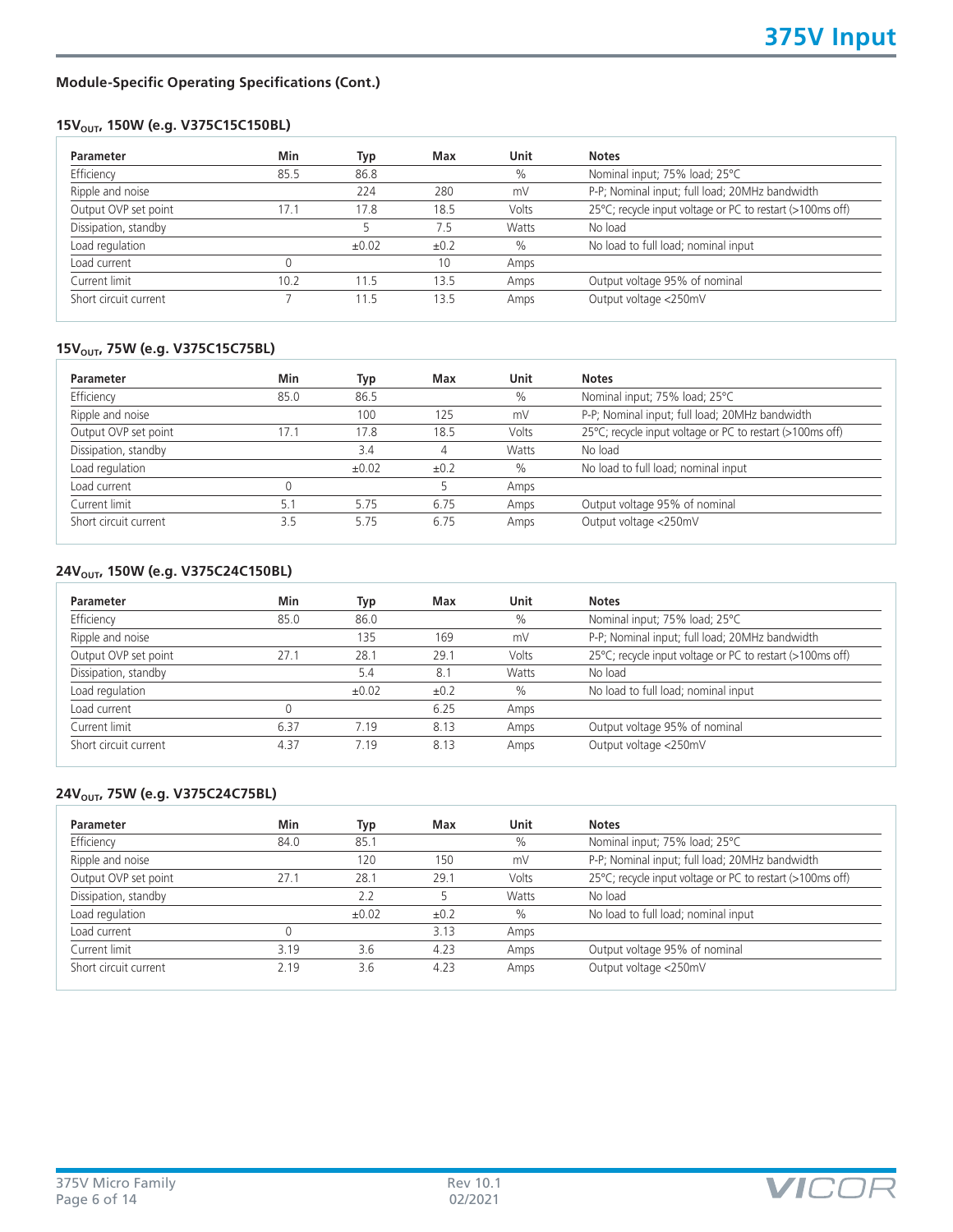# **Module-Specific Operating Specifications (Cont.)**

# 28V<sub>OUT</sub>, 150W (e.g. V375C28C150BL)

| Min  | Typ        | Max  | Unit         | <b>Notes</b>                                              |
|------|------------|------|--------------|-----------------------------------------------------------|
| 85   | 86.1       |      | $\%$         | Nominal input; 75% load; 25°C                             |
|      | 150        | 188  | mV           | P-P; Nominal input; full load; 20MHz bandwidth            |
| 31.5 | 32.7       | 33.9 | Volts        | 25°C; recycle input voltage or PC to restart (>100ms off) |
|      |            | 7.5  | <b>Watts</b> | No load                                                   |
|      | $\pm 0.02$ | ±0.2 | $\%$         | No load to full load; nominal input                       |
| 0    |            | 5.36 | Amps         |                                                           |
| 5.46 | 6.16       | 6.97 | Amps         | Output voltage 95% of nominal                             |
| 3.75 | 6.16       | 6.97 | Amps         | Output voltage <250mV                                     |
|      |            |      |              |                                                           |

# 28V<sub>OUT</sub>, 75W (e.g. V375C28C75BL)

| Parameter             | Min   | Typ        | Max       | Unit  | <b>Notes</b>                                              |
|-----------------------|-------|------------|-----------|-------|-----------------------------------------------------------|
| Efficiency            | 84.0  | 85.3       |           | $\%$  | Nominal input; 75% load; 25°C                             |
| Ripple and noise      |       | 100        | 125       | mV    | P-P; Nominal input; full load; 20MHz bandwidth            |
| Output OVP set point  | 31.5  | 32.7       | 33.9      | Volts | 25°C; recycle input voltage or PC to restart (>100ms off) |
| Dissipation, standby  |       | 4.3        | 5.4       | Watts | No load                                                   |
| Load regulation       |       | $\pm 0.02$ | $\pm 0.2$ | $\%$  | No load to full load; nominal input                       |
| Load current          |       |            | 2.68      | Amps  |                                                           |
| Current limit         | 2.73  | 3.08       | 3.62      | Amps  | Output voltage 95% of nominal                             |
| Short circuit current | . .87 | 3.08       | 3.62      | Amps  | Output voltage <250mV                                     |

## 36V<sub>OUT</sub>, 150W (e.g. V375C36C150BL)

| 84.6 |            |           |       |                                                           |
|------|------------|-----------|-------|-----------------------------------------------------------|
|      | 86         |           | $\%$  | Nominal input; 75% load; 25°C                             |
|      | 80         | 100       | mV    | P-P; Nominal input; full load; 20MHz bandwidth            |
| 40.4 | 41.9       | 43.4      | Volts | 25°C; recycle input voltage or PC to restart (>100ms off) |
|      | 5.4        | 6.7       | Watts | No load                                                   |
|      | $\pm 0.02$ | $\pm 0.2$ | $\%$  | No load to full load; nominal input                       |
|      |            | 4.17      | Amps  |                                                           |
| 4.25 | 4.8        | 5.63      | Amps  | Output voltage 95% of nominal                             |
| 2.91 | 4.8        | 5.63      | Amps  | Output voltage <250mV                                     |
|      |            |           |       |                                                           |

# 36V<sub>OUT</sub>, 75W (e.g. V375C36C75BL)

| Min  | Typ        | Max  | Unit  | <b>Notes</b>                                              |
|------|------------|------|-------|-----------------------------------------------------------|
| 83   | 85         |      | $\%$  | Nominal input; 75% load; 25°C                             |
|      | 160        | 200  | mV    | P-P; Nominal input; full load; 20MHz bandwidth            |
| 40.4 | 41.9       | 43.4 | Volts | 25°C; recycle input voltage or PC to restart (>100ms off) |
|      | 4.0        | 6.5  | Watts | No load                                                   |
|      | $\pm 0.02$ | ±0.2 | $\%$  | No load to full load; nominal input                       |
|      |            | 2.08 | Amps  |                                                           |
| 2.12 | 2.39       | 2.81 | Amps  | Output voltage 95% of nominal                             |
| .45  | 2.39       | 2.81 | Amps  | Output voltage <250mV                                     |
|      |            |      |       |                                                           |

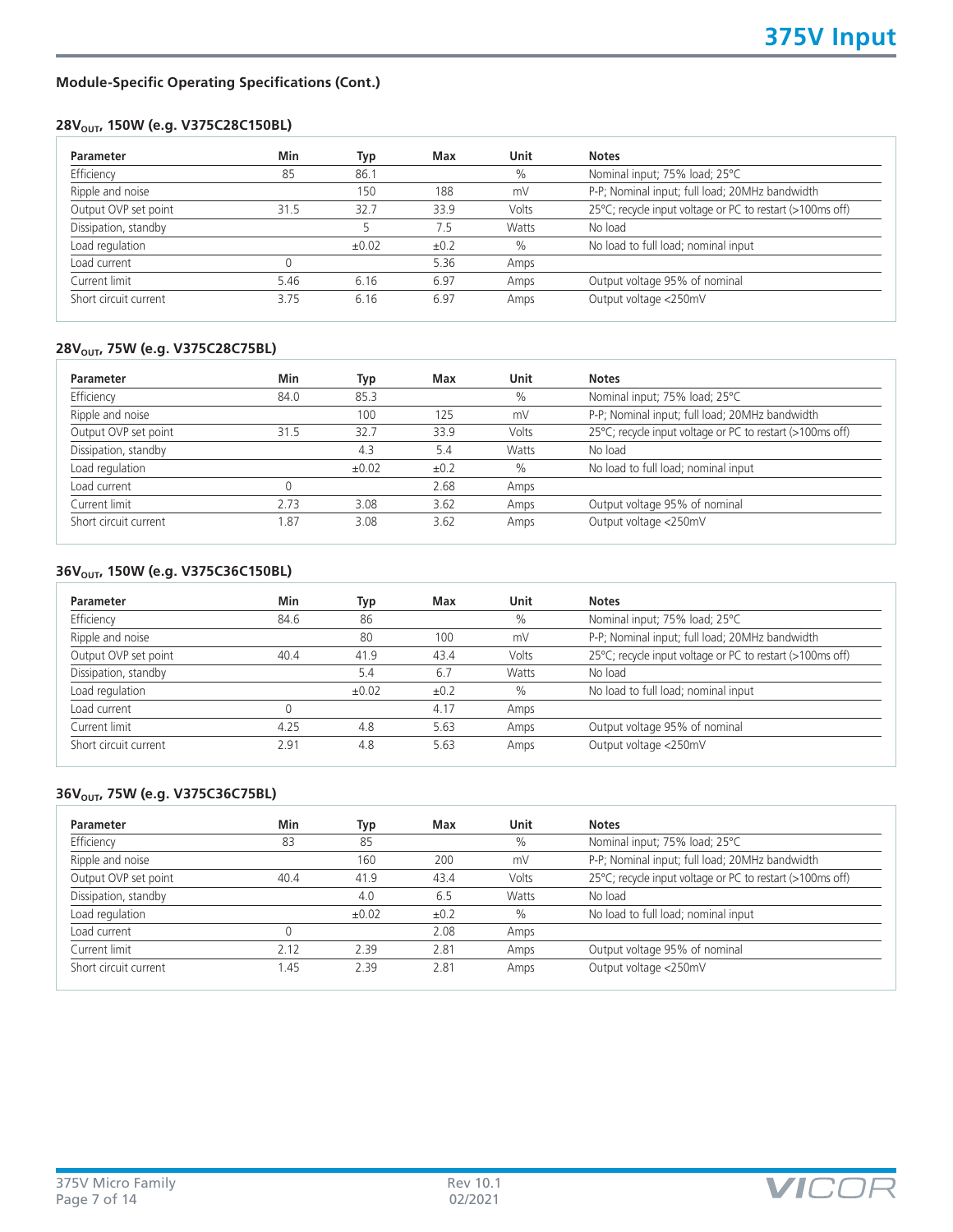# **Module-Specific Operating Specifications (Cont.)**

# **48V<sub>OUT</sub>, 150W (e.g. V375C48C150BL)**

| 85.3 | 86.3<br>90 |      | $\%$  | Nominal input; 75% load; 25°C                             |
|------|------------|------|-------|-----------------------------------------------------------|
|      |            |      |       |                                                           |
|      |            | 113  | mV    | P-P; Nominal input; full load; 20MHz bandwidth            |
| 53.7 | 55.7       | 57.7 | Volts | 25°C; recycle input voltage or PC to restart (>100ms off) |
|      | 5.7        | 8.6  | Watts | No load                                                   |
|      | ±0.02      | ±0.2 | $\%$  | No load to full load; nominal input                       |
|      |            | 3.13 | Amps  |                                                           |
| 3.19 | 3.6        | 4.38 | Amps  | Output voltage 95% of nominal                             |
| 2.19 | 3.6        | 4.38 | Amps  | Output voltage <250mV                                     |
|      |            |      |       |                                                           |

# **48V<sub>OUT</sub>, 75W (e.g. V375C48C75BL)**

| <b>Parameter</b>      | Min  | Typ        | Max  | Unit  | <b>Notes</b>                                              |
|-----------------------|------|------------|------|-------|-----------------------------------------------------------|
| Efficiency            | 83   | 84.1       |      | $\%$  | Nominal input; 75% load; 25°C                             |
| Ripple and noise      |      | 200        | 250  | mV    | P-P; Nominal input; full load; 20MHz bandwidth            |
| Output OVP set point  | 53.7 | 55.7       | 57.7 | Volts | 25°C; recycle input voltage or PC to restart (>100ms off) |
| Dissipation, standby  |      | 4.2        |      | Watts | No load                                                   |
| Load regulation       |      | $\pm 0.02$ | ±0.2 | $\%$  | No load to full load; nominal input                       |
| Load current          |      |            | 1.56 | Amps  |                                                           |
| Current limit         | .59  | 1.79       | 2.11 | Amps  | Output voltage 95% of nominal                             |
| Short circuit current | .09  | .79        | 2.11 | Amps  | Output voltage <250mV                                     |

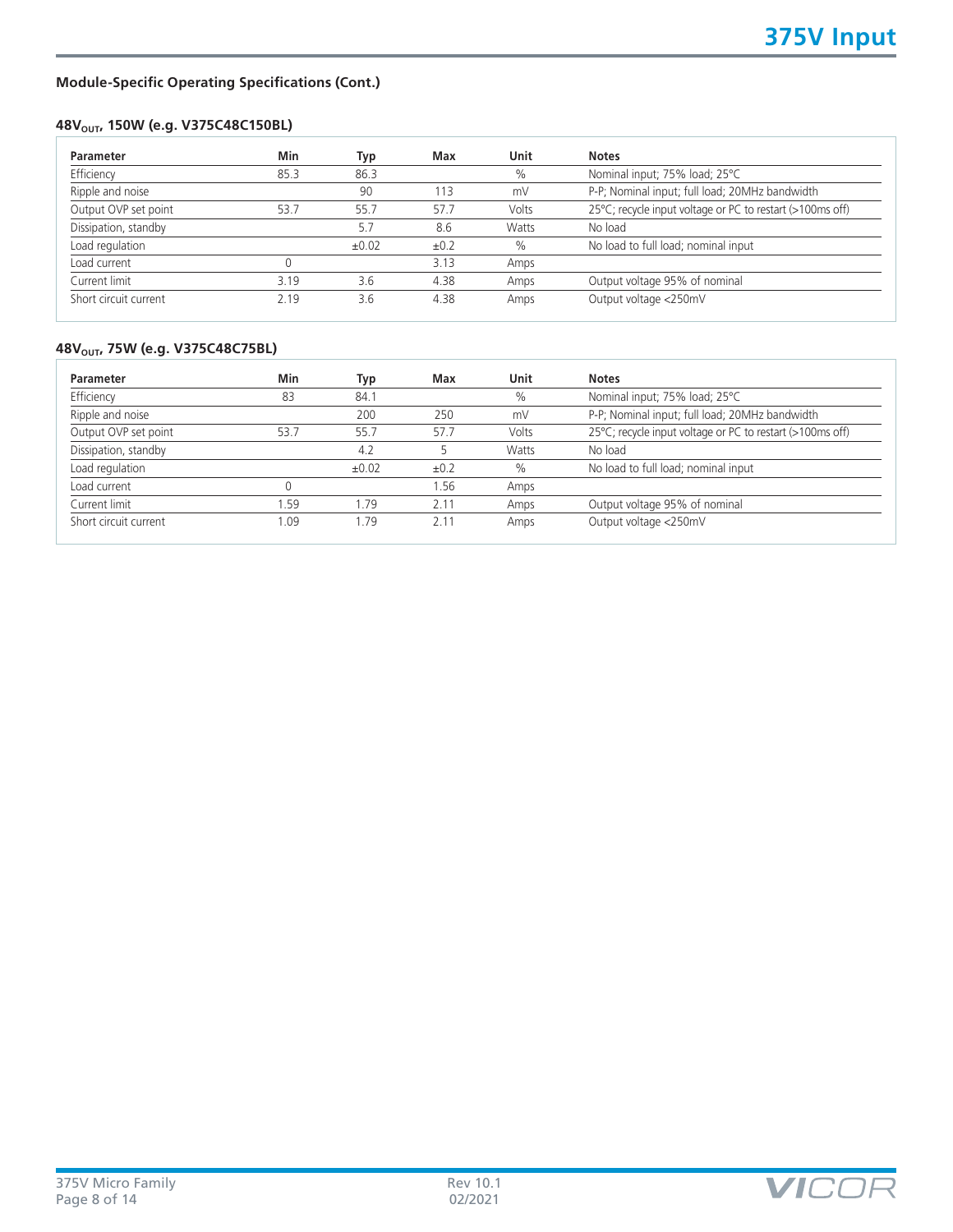# **Basic Module Operation**



*Figure 1 — Basic module operation requires fusing, grounding, bypassing capacitors.\* See Maxi, Mini, Micro Design Guide.*

### **Output Connections and Considerations**

The permissible load current must never be exceeded during normal, abnormal or test conditions. Converters subject to dynamic loading exceeding 25% of rated current must be reviewed by Vicor Applications Engineering to ensure that the converter will operate properly.

Under dynamic-load, light-load or no-load conditions, the converter may emit audible noise. Converters that utilize remote sense may require compensation circuitry to offset the phase lag caused by the external output leads and load impedance. If an external

remote-sense circuit is used, the remote-sense leads must be protected for conditions such as lead reversal, noise pickup, open circuit or excessive output lead resistance between the sense point and the converters output terminals. For applications that may draw more than the rated current, a fast-acting electronic circuit breaker must be utilized to protect the converter. Under no circumstance should the rated current be exceeded. Utilizing or testing of current limit or short circuit current will damage the converter. Ensure that the total output capacitance connected to the converter does not exceed the limits on Page 16, "Maximum Output Capacitance", of the design guide.



- Application circuits
- Design requirements
- EMC considerations
- Current sharing in power arrays
- Thermal performance information
- Recommended soldering methods
- Accessory modules filtering, rectification, front-ends
- Mounting options
- ...and more.

[CLICK HERE TO VIEW](http://www.vicorpower.com/documents/applications_manual/fas_trak_apps_manual.pdf) [DESIGN GUIDE](http://www.vicorpower.com/documents/applications_manual/fas_trak_apps_manual.pdf)

*Also at vicorpower.com*

- PowerBench online configurators
- Over 20 Application Notes
- Online calculators thermal, trimming, hold-up
- PDF data sheets for ALL Vicor products

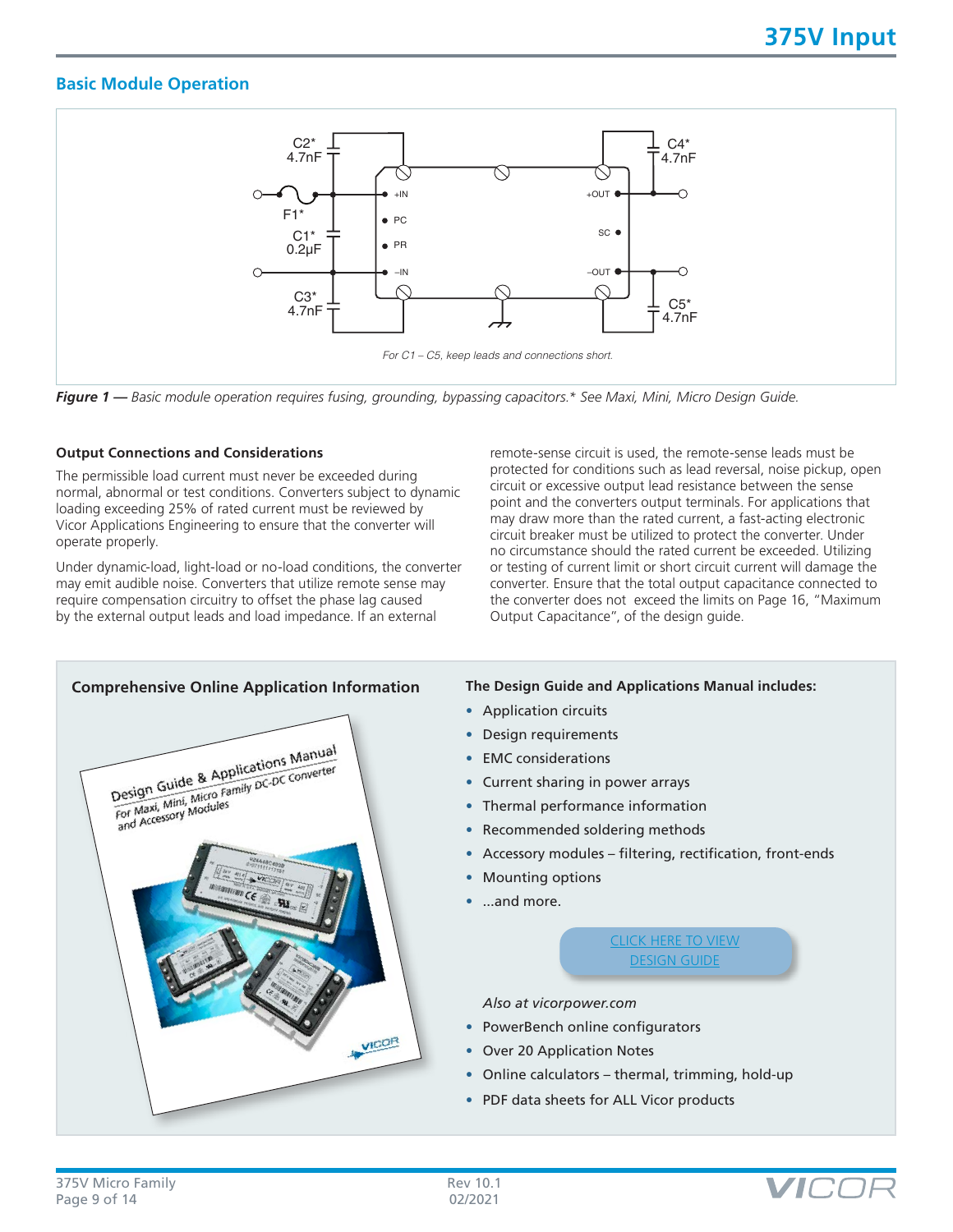# **Primary Control – PC Pin**

# **Module Enable/Disable**

The module may be disabled by pulling PC to 0V (2.3V max) with respect to the –Input. This may be done with an open collector transistor, relay, or optocoupler. Converters may be disabled with a single transistor or relay either directly or via "OR'ing" diodes for two or more converters. See Figure 2.

#### **Primary Auxiliary Supply**

During normal operation only, the PC Pin can source 5.7V @ 1.5mA. In the example shown in Figure 4, PC powers a module enabled LED.



*Figure 2 — Module enable/disable*



*Figure 4 — LED on-state indicator*



*Figure 6 — Isolated on-state indicator*

#### **Module Alarm**

The module contains "watchdog" circuitry which monitors input voltage, operating temperature and internal operating parameters. In the event that any of these parameters are outside of their allowable operating range, the module will shut down and PC will go low. PC will periodically go high and the module will check to see if the fault (as an example, Input Undervoltage) has cleared. If the fault has not been cleared, PC will go low again and the cycle will restart. The SC pin will go low in the event of a fault and return to its normal state after the fault has been cleared. See Figures 3 and 5.



*Figure 3 — PC/SC module alarm logic*



*Figure 5 — PC/SC module alarm timing*



*Figure 7 — Secondary side on-state indicator*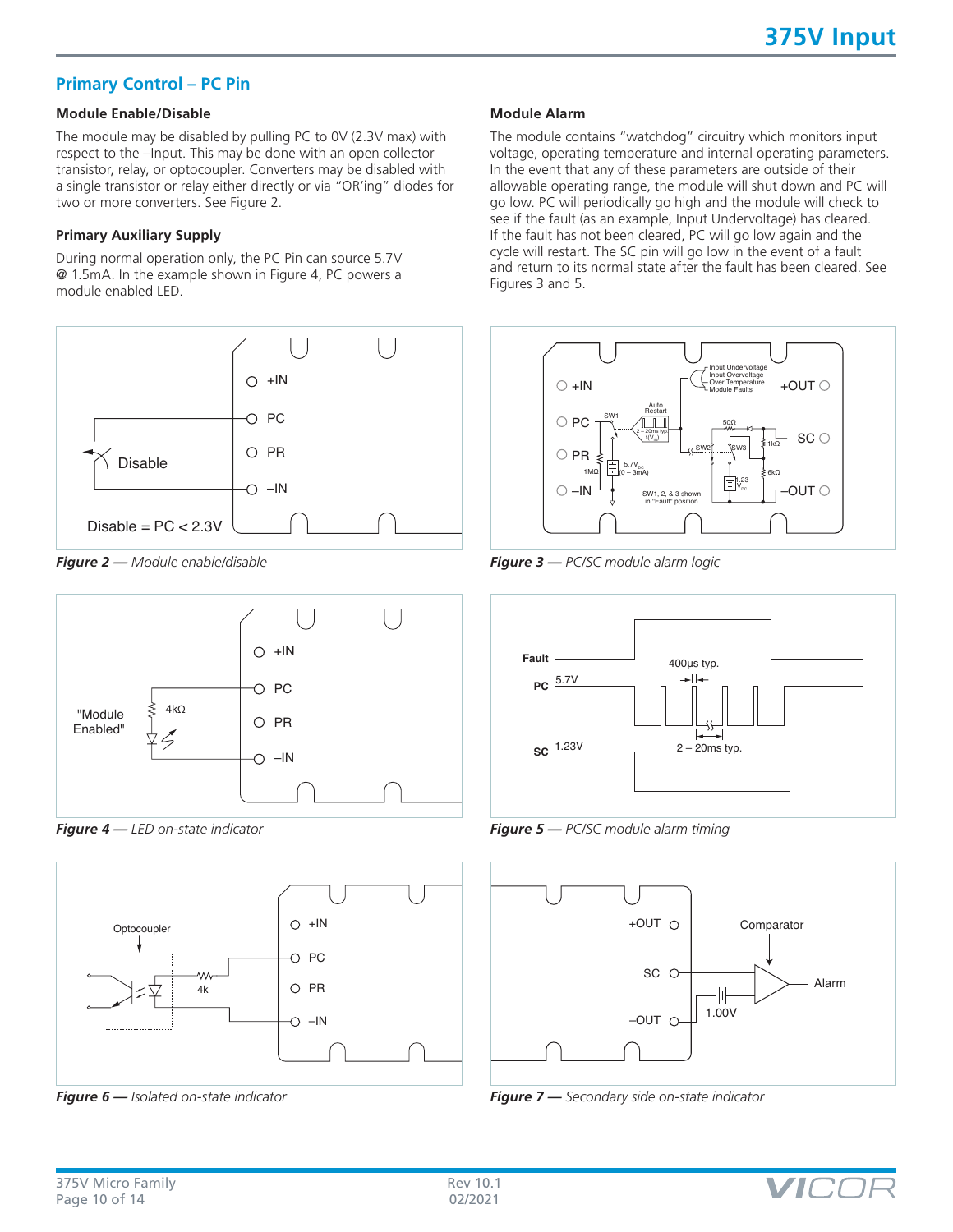# **Secondary Control – SC Pin**

#### **Output Voltage Programming**

The output voltage of the converter can be adjusted or programmed via fixed resistors, potentiometers or voltage DACs. See Figure 8.



*Figure 8 — Output voltage trim-down and trim-up circuit*

## **Trim Down**

- **1.** This converter is not a constant-power device it has a constant current limit. Hence, available output power is reduced by the same percentage that output voltage is trimmed down. Do not exceed maximum rated output current.
- **2.** The trim-down resistor must be connected between the SC and –S pins. Do not bypass the SC pin directly with a capacitor.

#### **Trim Up**

- **1.** The converter is rated for a maximum delivered power. To ensure that maximum rated power is not exceeded, reduce maximum output current by the same percentage increase in output voltage.
- **2.** The trim-up resistor must be connected between the SC and +S pins. Do not bypass the SC pin directly with a capacitor.
- **3.** Do not trim the converter above maximum trim range (typically +10%) or the output over voltage protection circuitry may be activated.

#### **Trim resistor values calculated automatically:**

On-line calculators for trim resistor values are available on the vicor website at:

[asp.vicorpower.com/calculators/calculators.asp?calc=1](http://asp.vicorpower.com/calculators/calculators.asp?calc=1) Resistor values can be calculated for fixed trim up, fixed trim down and for variable trim up or down.

# **Parallel Bus – PR Pin**

# **Parallel Operation**

The PR pin supports paralleling for increased power with N+1 (N+M) redundancy. Modules of the same input voltage, output voltage, and power level will current share if all PR pins are suitably interfaced.

# Compatible interface architectures include the following:

*AC-coupled single-wire interface.* All PR pins are connected to a single communication bus through 0.001µF (500V) capacitors. This interface supports current sharing and is fault tolerant except for the communication bus. Up to three converters may be paralleled by this method. See Figure 9.

*Transformer-coupled interface.* For paralleling four or more converters a transformer-coupled interface is required, and under certain conditions a PR buffer circuit.

For details on parallel operation please refer to the [Design Guide & Applications Manual for Maxi, Mini, Micro Family.](http://www.vicorpower.com/documents/applications_manual/fas_trak_apps_manual.pdf)



*Figure 9 — AC-coupled single-wire interface \* See Maxi, Mini, Micro Design Guide*



*Figure 10 — Transformer-coupled interface*

| Number of Converters in Parallel | *R1 value Q                                                                                                            |
|----------------------------------|------------------------------------------------------------------------------------------------------------------------|
|                                  | 75                                                                                                                     |
|                                  | 50                                                                                                                     |
|                                  | 33                                                                                                                     |
| 5 or more                        | refer to application note:<br>Designing High-Power Arrays<br>using Maxi, Mini, Micro<br><b>Family DC-DC Converters</b> |

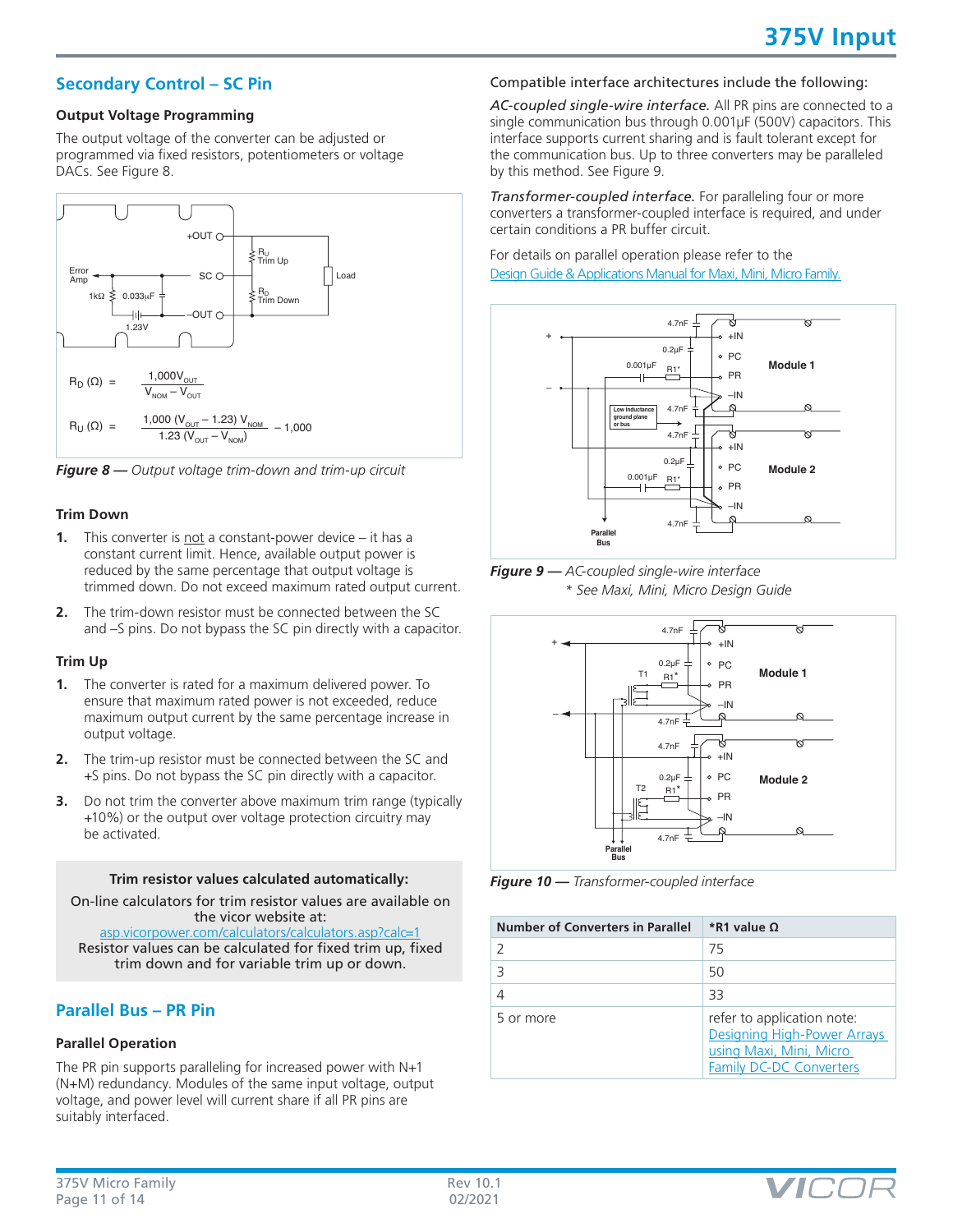# **Parallel Bus / Voltage-Drop Compensation**



*Figure 11 — N+1 module array output connections Figure 12 — Voltage-drop compensation*



#### **Pin Styles\***

| <b>Designator</b> | <b>Description</b> | <b>Finish</b> | <b>Notes</b>                                                                                                    |
|-------------------|--------------------|---------------|-----------------------------------------------------------------------------------------------------------------|
| (None)            | Short              | Tin/Lead      | Requires inboard mounting                                                                                       |
|                   | Long               | Tin/Lead      | Onboard mounting for 0.065in boards                                                                             |
|                   | Short ModuMate     | Gold          | SurfMate or inboard socket mounting                                                                             |
| N                 | Long ModuMate      | Gold          | Onboard socket mounting                                                                                         |
|                   | Short RoHS         | Gold          | Select for RoHS-compliant inboard solder, socket or SurfMate mounting                                           |
| G                 | Long RoHS          | Gold          | Select for RoHS-compliant onboard solder or socket mounting                                                     |
| К                 | Extra Long RoHS    | Gold          | Select for RoHS compliance on-board mounting for thicker PCBs<br>(not intended for socket or Surfmate mounting) |

\* Pin style designator follows the "B" after the output power and precedes the baseplate designator. Ex. V375C12T150B**N**2 — Long ModuMate Pins

# **Storage**

Vicor products, when not installed in customer units, should be stored in ESD safe packaging in accordance with ANSI/ESD S20.20, "Protection of Electrical and Electronic Parts, Assemblies and Equipment" and should be maintained in a temperature controlled factory/ warehouse environment not exposed to outside elements controlled between the temperature ranges of 15°C and 38°C. Humidity shall not be condensing, no minimum humidity when stored in an ESD compliant package.

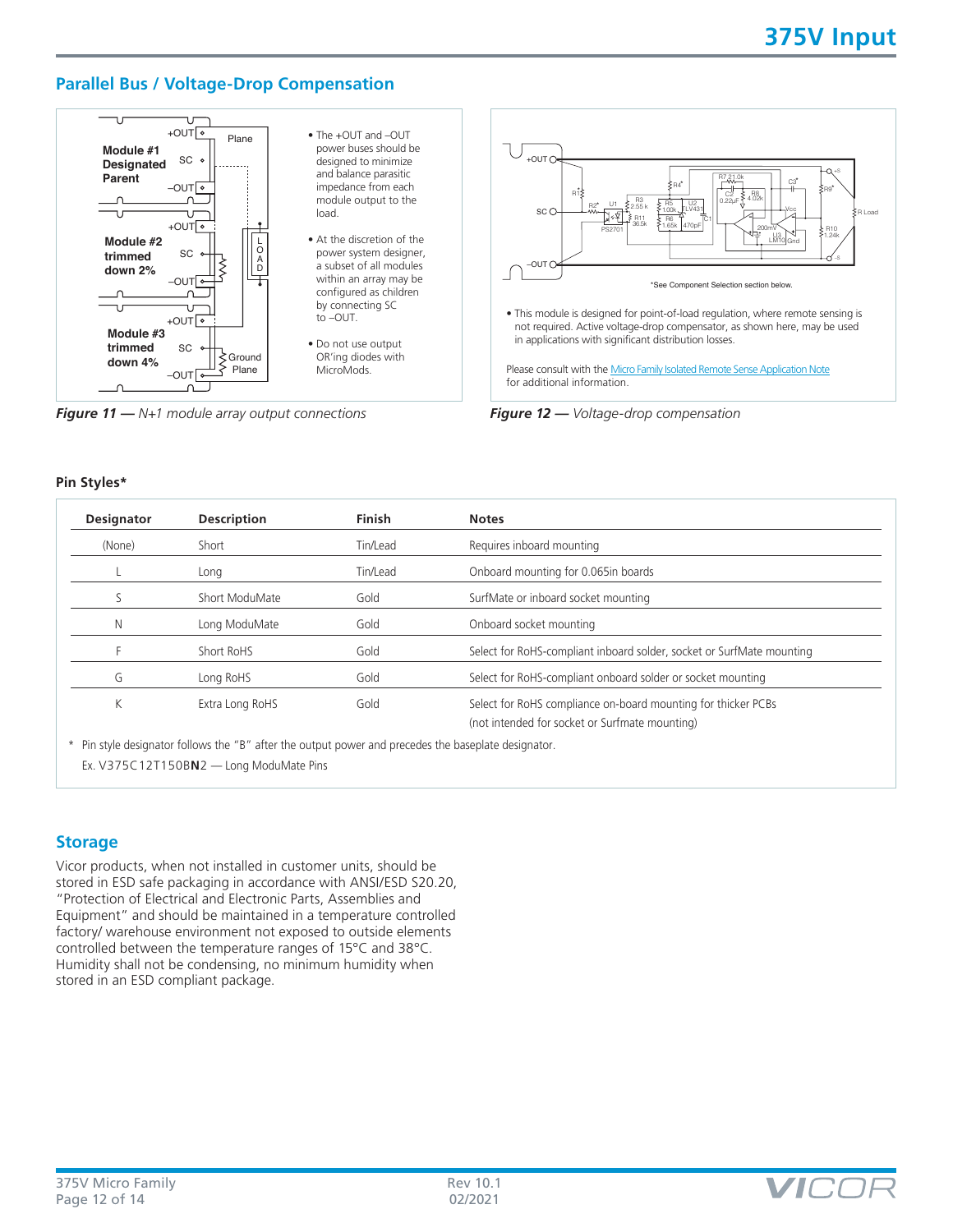# **Mechanical Drawings**







*Figure 14 — PCB mounting specifications*

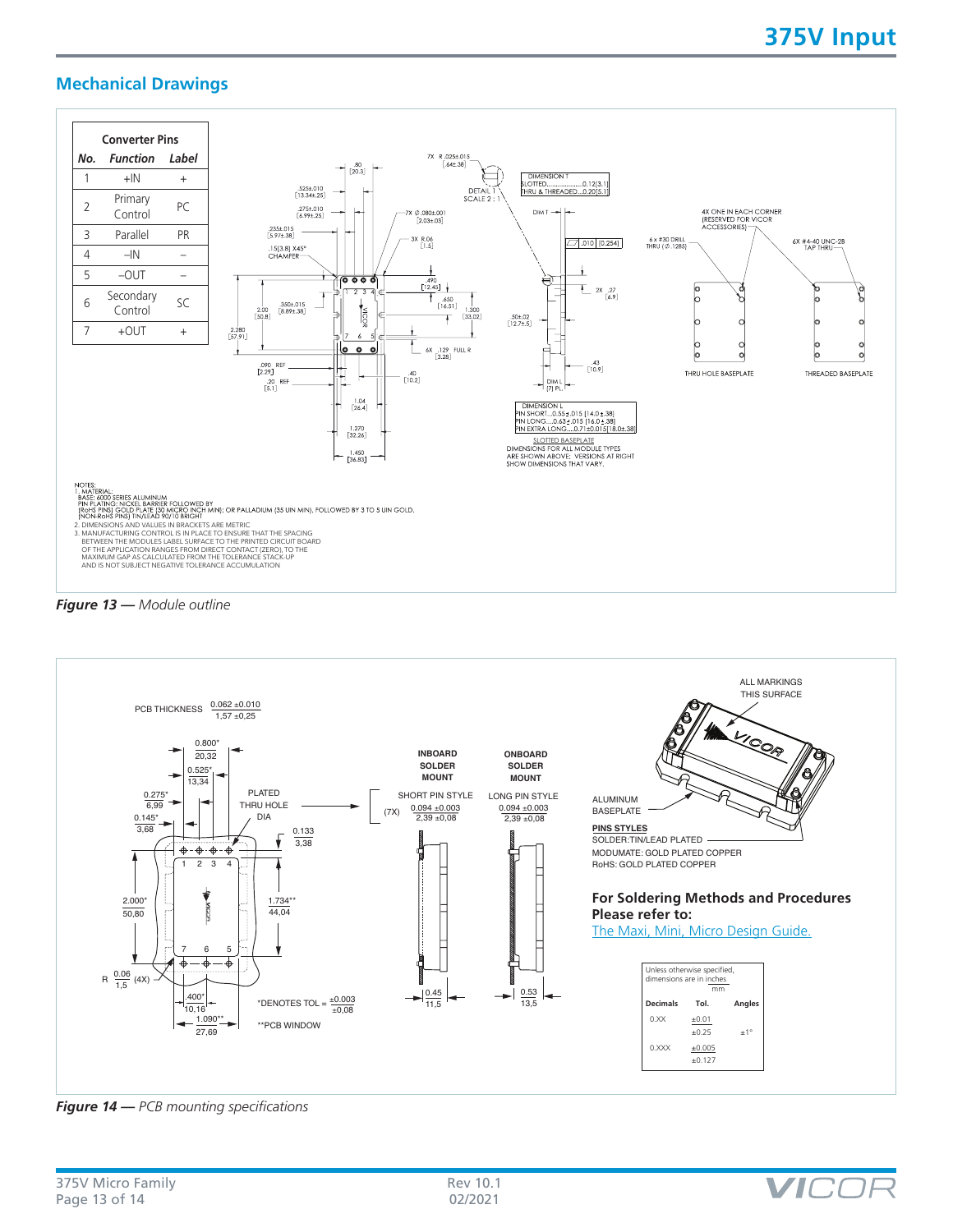# Vicor's comprehensive line of power solutions includes high density AC-DC and DC-DC modules and accessory components, fully configurable AC-DC and DC-DC power supplies, and complete custom power systems.

Information furnished by Vicor is believed to be accurate and reliable. However, no responsibility is assumed by Vicor for its use. Vicor makes no representations or warranties with respect to the accuracy or completeness of the contents of this publication. Vicor reserves the right to make changes to any products, specifications, and product descriptions at any time without notice. Information published by Vicor has been checked and is believed to be accurate at the time it was printed; however, Vicor assumes no responsibility for inaccuracies. Testing and other quality controls are used to the extent Vicor deems necessary to support Vicor's product warranty. Except where mandated by government requirements, testing of all parameters of each product is not necessarily performed.

#### **Specifications are subject to change without notice.**

Visit<http://www.vicorpower.com/dc-dc-converters-board-mount/high-density-dc-dc-converters> for the latest product information.

## Vicor's Standard Terms and Conditions and Product Warranty

All sales are subject to Vicor's Standard Terms and Conditions of Sale, and Product Warranty which are available on Vicor's webpage ([http://www.vicorpower.com/termsconditionswarranty\)](http://www.vicorpower.com/termsconditions) or upon request.

# Life Support Policy

VICOR'S PRODUCTS ARE NOT AUTHORIZED FOR USE AS CRITICAL COMPONENTS IN LIFE SUPPORT DEVICES OR SYSTEMS WITHOUT THE EXPRESS PRIOR WRITTEN APPROVAL OF THE CHIEF EXECUTIVE OFFICER AND GENERAL COUNSEL OF VICOR CORPORATION. As used herein, life support devices or systems are devices which (a) are intended for surgical implant into the body, or (b) support or sustain life and whose failure to perform when properly used in accordance with instructions for use provided in the labeling can be reasonably expected to result in a significant injury to the user. A critical component is any component in a life support device or system whose failure to perform can be reasonably expected to cause the failure of the life support device or system or to affect its safety or effectiveness. Per Vicor Terms and Conditions of Sale, the user of Vicor products and components in life support applications assumes all risks of such use and indemnifies Vicor against all liability and damages.

#### Intellectual Property Notice

Vicor and its subsidiaries own Intellectual Property (including issued U.S. and Foreign Patents and pending patent applications) relating to the products described in this data sheet. No license, whether express, implied, or arising by estoppel or otherwise, to any intellectual property rights is granted by this document. Interested parties should contact Vicor's Intellectual Property Department.

Contact Us: <http://www.vicorpower.com/contact-us>

**Vicor Corporation** 25 Frontage Road Andover, MA, USA 01810 Tel: 800-735-6200 Fax: 978-475-6715 [www.vicorpower.com](http://www.vicorpower.com)

**email**

Customer Service: [custserv@vicorpower.com](mailto:%20custserv%40vicorpower.com?subject=) Technical Support: [apps@vicorpower.com](mailto:apps%40vicorpower.com?subject=)

©2018 – 2021 Vicor Corporation. All rights reserved. The Vicor name is a registered trademark of Vicor Corporation. All other trademarks, product names, logos and brands are property of their respective owners.